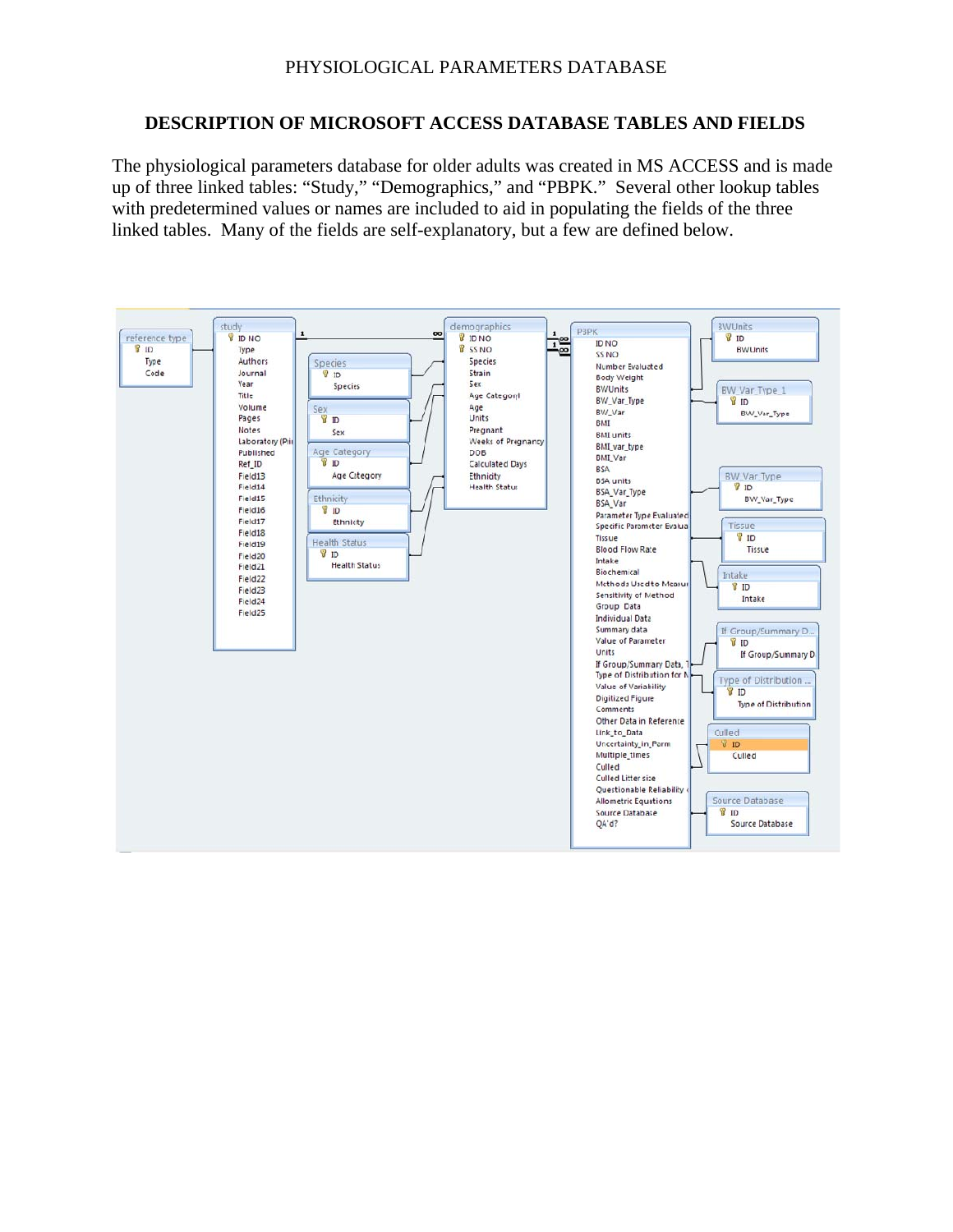# **Table 1. Description of Fields in "Demographics" Table**

| <b>FIELD</b>              | <b>DESCRIPTION</b>                                                                                                                                                                                                                                                                                                                                                                                                                                                                                                                                           |
|---------------------------|--------------------------------------------------------------------------------------------------------------------------------------------------------------------------------------------------------------------------------------------------------------------------------------------------------------------------------------------------------------------------------------------------------------------------------------------------------------------------------------------------------------------------------------------------------------|
| <b>IDNO</b>               | This field is assigned a unique number for each study related<br>entry, and is used to connect the data in the Demographics<br>table to the corresponding records in the Study and PBPK<br>tables.                                                                                                                                                                                                                                                                                                                                                           |
| <b>SSNO</b>               | This field contains a study-specific number assigned to be<br>associated with related groups of entries associated with a<br>single study. For example, if subjects of multiple ages are<br>evaluated within a single study, a separate number would be<br>assigned for each age group. This field is used in conjunction<br>with the IDNO field to connect the data in the Demographics<br>table to the corresponding records in the PBPK table.                                                                                                            |
| Species                   | This field contains the species of the study subject. Choices<br>include rats, mice, hamsters, rabbits or human.                                                                                                                                                                                                                                                                                                                                                                                                                                             |
| Strain                    | This field contains the strain of the study subject. This field is<br>left blank for humans.                                                                                                                                                                                                                                                                                                                                                                                                                                                                 |
| <b>Sex</b>                | This field contains the sex of the study subject. Choices<br>include male, female, male/female, or unspecified.                                                                                                                                                                                                                                                                                                                                                                                                                                              |
| AgeCategory               | The age category of the subject (only used for human data).<br>Subjects were classified as Pre-Natal, Newborn (0-1 months),<br>Infant (1-23 months), Preschool (2-5 years), Child (6-12<br>years), Adolescent (13-18 years), Adolescent/Adult, Adult,<br>Adult/Elderly, Elderly, Maternal. For studies reporting the<br>mean age or age range of a group of subjects, the age category<br>is based on the value of the mean age, or the midpoint of the<br>range. Additionally, if data crossed several age categories, it<br>was entered for each category. |
| Age                       | Provides numerical entry for age. Given either as a single<br>value (individual data), or an age range or mean $\pm$ SD (group<br>data).                                                                                                                                                                                                                                                                                                                                                                                                                     |
| Units                     | Provides pull down menu for units of age.                                                                                                                                                                                                                                                                                                                                                                                                                                                                                                                    |
| Pregnant                  | Yes/No category for pregnancy.                                                                                                                                                                                                                                                                                                                                                                                                                                                                                                                               |
| <b>Weeks of Pregnancy</b> | This field indicates the number of weeks of pregnancy.                                                                                                                                                                                                                                                                                                                                                                                                                                                                                                       |
| <b>DOB</b>                | Provides date of birth. Used as a reference for studies of<br>young animals to designate whether the study recorded the<br>date of birth as day 0 or day 1. Unspecified/unknown also<br>used.                                                                                                                                                                                                                                                                                                                                                                |
| <b>Calculated Day</b>     | This field provides the day that the parameter was measured.<br>It is typically equal to the age field but could differ for<br>reproductive studies.                                                                                                                                                                                                                                                                                                                                                                                                         |
| Ethnicity                 | This field presents any available information on the                                                                                                                                                                                                                                                                                                                                                                                                                                                                                                         |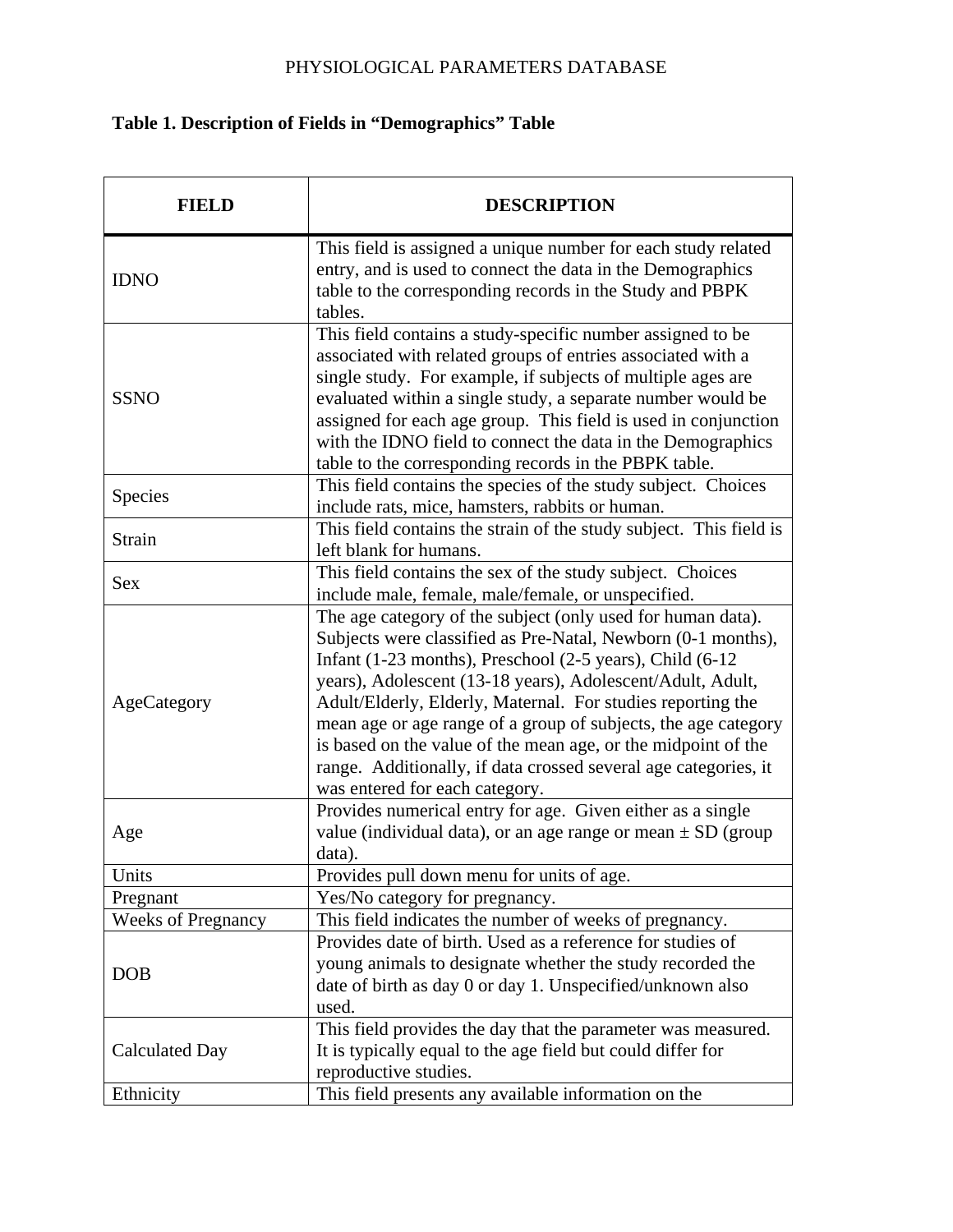|                      | <b>DESCRIPTION</b>                                                                                                                                                                                                                                                                                                                                                                                                                                                                                                                                                                                           |
|----------------------|--------------------------------------------------------------------------------------------------------------------------------------------------------------------------------------------------------------------------------------------------------------------------------------------------------------------------------------------------------------------------------------------------------------------------------------------------------------------------------------------------------------------------------------------------------------------------------------------------------------|
|                      | race/ethnicity of study subjects (humans only).                                                                                                                                                                                                                                                                                                                                                                                                                                                                                                                                                              |
| <b>Health Status</b> | This field identifies the physiological condition or health<br>status of subjects. Options include healthy, obese, diabetes,<br>diabetes/obese, COPD, renal disease, liver disease, acute liver<br>failure, hypertensive, heart disease, patients, or unspecified.<br>"Patients" represent subjects who have been diagnosed with<br>or are being treated for symptoms or health conditions not<br>listed above. "Unspecified" represents subject data either<br>from studies that did not present information on health status,<br>or from group data representing both healthy and diseased<br>individuals. |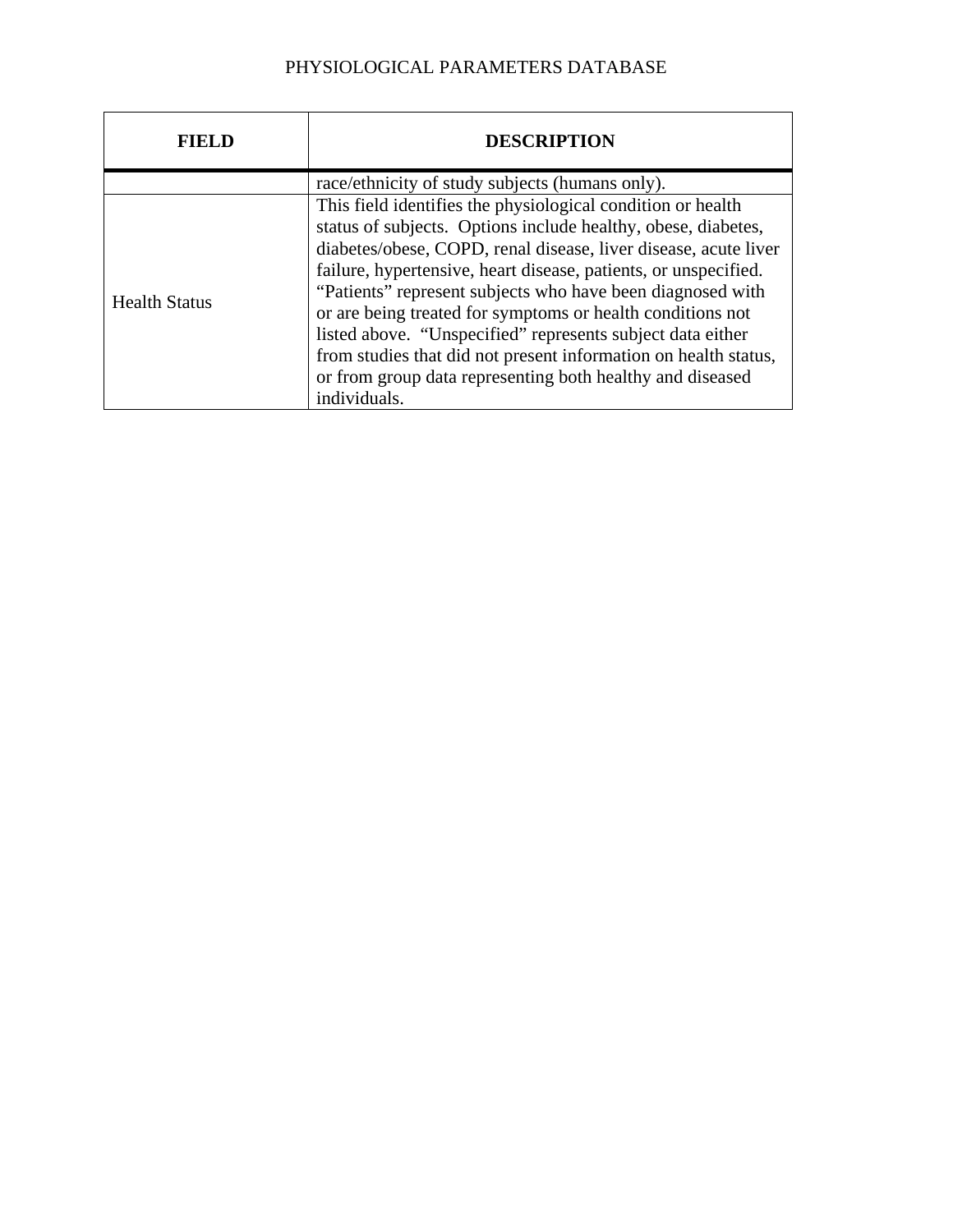# **Table 2. Description of Fields in "PBPK" Table**

|                   | <b>DESCRIPTION</b>                                                                                                                                                                                                                                                                                                                                                                                                                                |
|-------------------|---------------------------------------------------------------------------------------------------------------------------------------------------------------------------------------------------------------------------------------------------------------------------------------------------------------------------------------------------------------------------------------------------------------------------------------------------|
| <b>IDNO</b>       | This field is assigned a unique number for each study related<br>entry, and is used to connect the data in the PBPK table to the<br>corresponding records in the Study and Demographics tables.                                                                                                                                                                                                                                                   |
| <b>SSNO</b>       | This field contains a study-specific number assigned to be<br>associated with related groups of entries associated with a single<br>study. For example, if subjects of multiple ages are evaluated<br>within a single study, a separate number would be assigned for<br>each age group. This field is used in conjunction with the IDNO<br>field to connect the data in the PBPK table to the corresponding<br>records in the Demographics table. |
| NumberEvaluated   | The field is a numeric entry and contains the number of subjects<br>evaluated for the parameter of interest.                                                                                                                                                                                                                                                                                                                                      |
| BodyWeight        | Field containing the average or subject-specific body weight<br>reported in the study.                                                                                                                                                                                                                                                                                                                                                            |
| <b>BWUnits</b>    | The units associated with the Body Weight field.                                                                                                                                                                                                                                                                                                                                                                                                  |
| BWVarType         | If variability in body weight is reported in the study, the type is<br>entered in this field. Possible entries are Standard Deviation<br>(SD), Standard Error (SE), Coefficient of variation (CV), or not<br>reported.                                                                                                                                                                                                                            |
| <b>BWVar</b>      | The numeric value of the variability in body weight is entered in<br>this field.                                                                                                                                                                                                                                                                                                                                                                  |
| <b>BMI</b>        | Field containing the average or subject-specific body mass index<br>reported in the study (generally humans only).                                                                                                                                                                                                                                                                                                                                |
| <b>BMIUnits</b>   | The units associated with the BMI field. Usual choice is<br>kilograms per square meter.                                                                                                                                                                                                                                                                                                                                                           |
| BMIVarType        | If variability in body mass index is reported in the study, the type<br>is entered in this field. Possible entries are Standard Deviation<br>(SD), Standard Error (SE), Coefficient of variation (CV), or not<br>reported.                                                                                                                                                                                                                        |
| <b>BMIVar</b>     | The numerical value of the variability in body mass index is<br>entered in this field.                                                                                                                                                                                                                                                                                                                                                            |
| <b>BSA</b>        | Field containing the average or subject-specific body surface area<br>reported in the study.                                                                                                                                                                                                                                                                                                                                                      |
| <b>BSAUnits</b>   | The units associated with the BSA field. Usual choice is square<br>meters.                                                                                                                                                                                                                                                                                                                                                                        |
| <b>BSAVarType</b> | If variability in body surface area is reported in the study, the type<br>is entered in this field. Possible entries are Standard Deviation<br>(SD), Standard Error (SE), Coefficient of variation (CV), or not<br>reported.                                                                                                                                                                                                                      |
| <b>BSAVar</b>     | The numerical value of the variability in body surface area is<br>entered in this field.                                                                                                                                                                                                                                                                                                                                                          |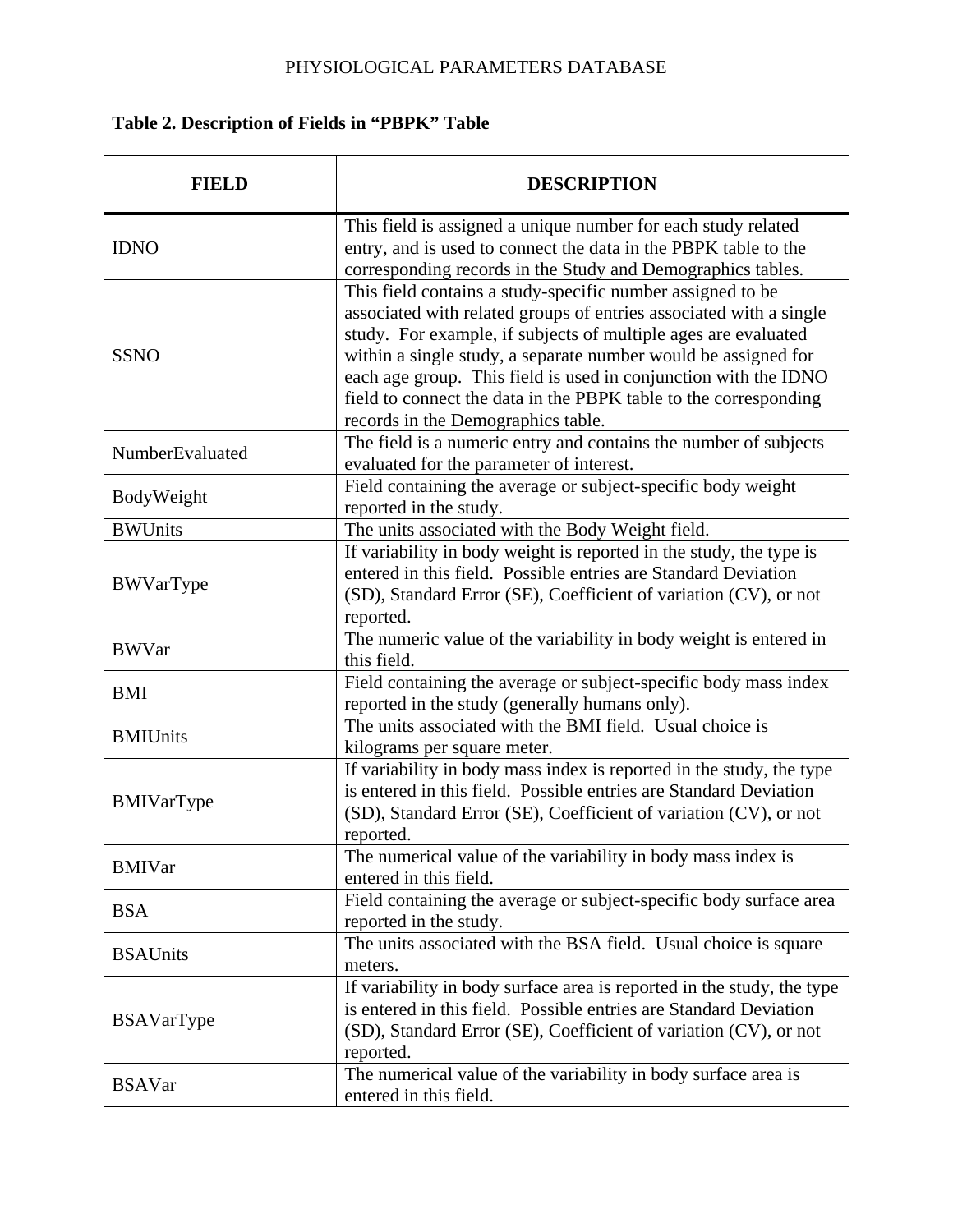| FIELD                                                       | <b>DESCRIPTION</b>                                                                                                                                   |
|-------------------------------------------------------------|------------------------------------------------------------------------------------------------------------------------------------------------------|
| Parameter Type Evaluated                                    | General categorization of the measured parameter (e.g. intake,<br>metabolic systems)                                                                 |
| <b>Specific Parameter</b><br>Evaluated                      | The specific parameter for which data is presented for a given<br>entry (e.g., cardiac output, fat free mass, creatinine clearance,<br>$etc.$ ).     |
| <b>Tissue</b>                                               | This field indicates the specific tissue where the parameter was<br>measured (e.g. CYP2E1 metabolism in the <u>liver</u> ).                          |
| <b>Blood Flow Rate</b>                                      | This field includes the measured blood flow when available.                                                                                          |
| Intake                                                      | This field indicates the specific type of intake parameter.                                                                                          |
| <b>Biochemical</b>                                          | This field complements the specific parameter field, indicating<br>the type of measurement.                                                          |
| <b>Methods Used to Measure</b><br>Parameter                 | This field indicates the specific method used to measure the<br>parameter.                                                                           |
| Sensitivity of Method                                       | This field is included to allow an indication of the sensitivity of<br>the measurement method.                                                       |
| Group Data                                                  | Yes/no field if parameter value represents the mean (or range) of<br>a group of individuals.                                                         |
| <b>Individual Data</b>                                      | Yes/no field if the entry represents a parameter value from one<br>individual.                                                                       |
| Summary data                                                |                                                                                                                                                      |
| Value of Parameter                                          | The numerical value (average or subject specific) associated with<br>the parameter of interest.                                                      |
| Units                                                       | The units associated with the parameter of the interest.                                                                                             |
| If Group/Summary Data,                                      | This field defines how the variability was defined if the parameter                                                                                  |
| Type of Variability                                         | was measured across a group of animals.                                                                                                              |
| Type of Distribution for<br><b>Measurement of Parameter</b> | The type of distribution (e.g., normal, log-normal) for the<br>parameter of interest.                                                                |
| Value of Variability                                        | The numerical value of the variability.                                                                                                              |
| Digitized Figure                                            | This field is used to indicate if the data was taken from a digitized<br>figure (a less accurate estimate) than from a presented numerical<br>value. |
| Comments                                                    | Allows general comments on the datapoint.                                                                                                            |
| Other Data in Reference                                     | This field is used to indicate if complementary data is available in<br>the same source/subject.                                                     |
| Link_to_Data                                                | This field is used to provide a link to the original data source (e.g.<br>a hyperlink)                                                               |
| Uncertainty_in_Parm                                         | A yes/no field to indicate if there is uncertainty in determining the<br>actual parameter measure in the source.                                     |
| Multiple_times                                              | Indication of whether the parameter was measured multiple times<br>in the study (yes/no)                                                             |
| Culled                                                      | This field indicates whether the litter was culled.                                                                                                  |
| <b>Culled Litter size</b>                                   | This field indicates the culled litter size.                                                                                                         |
| Questionable Reliability of                                 | This field is used to indicate is there is a question as to the                                                                                      |